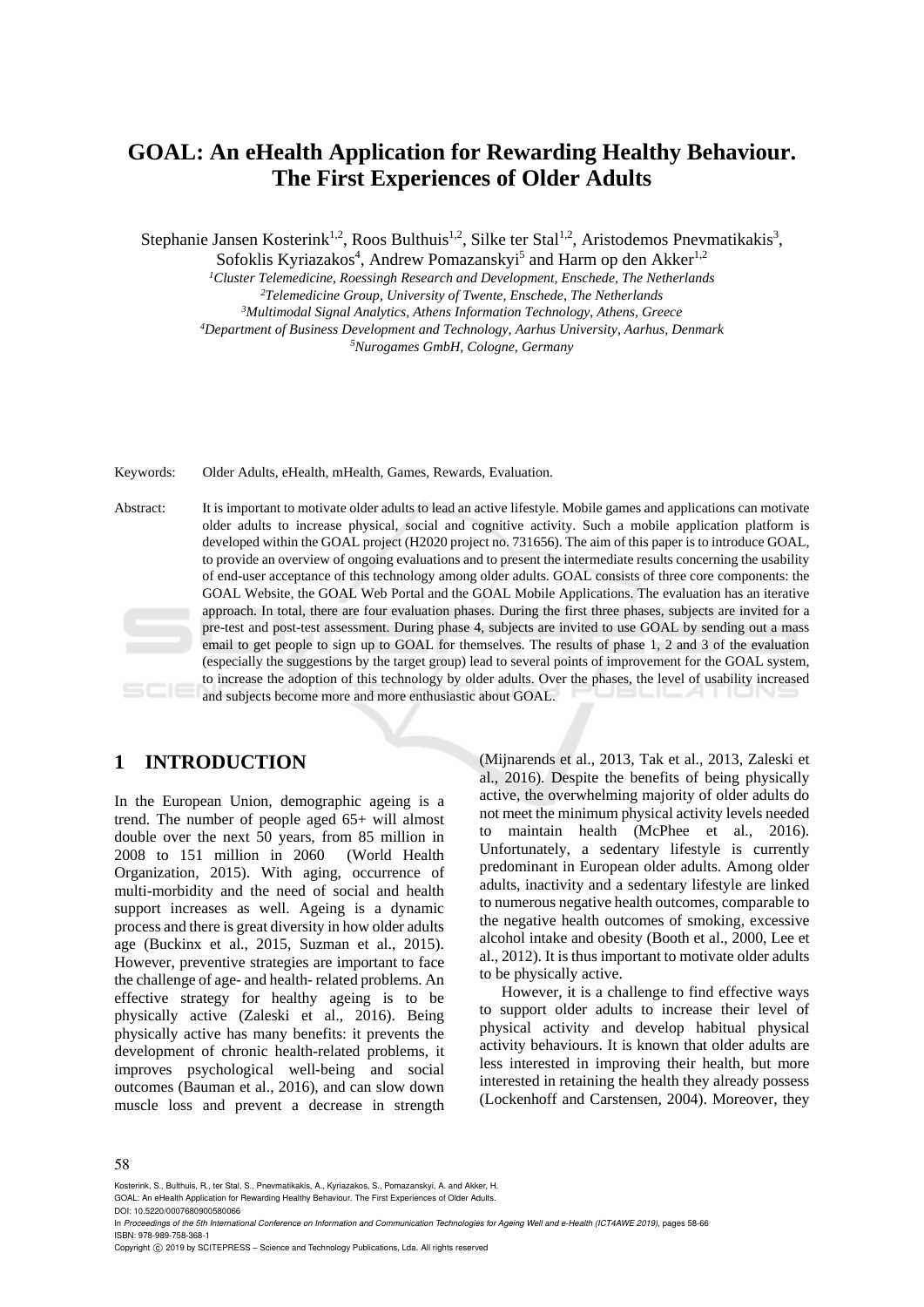are more interested in intrinsically enjoyable activities, such as group activities (Devereux-Fitzgerald et al., 2016), as they emphasise fun and enjoyment of social interaction as a motivation to be physically active.

The engaging nature of games can also provide a motivating and enjoyable means to comply to exercises and to increase physical activity (Taylor et al., 2011, Kato, 2010). Games can be provided to older adults in the old-fashioned way, such as board games but also as a mobile application for their smartphone or tablet as the use of these technologies for health-related purposes is rapidly increasing (Gordon and Hornbrook, 2018). Next to this, gamification (the application of game elements to nongame field) engages older adults to use, and keep using technology (Minge et al., 2014, de Vette et al., 2015).

A new mobile application to motivate older adults to be active is developed in the GOAL project (H2020 project no. 731656). Within this project a mobile application rewards healthy behaviour, such as being physically active, training the memory and participating in social activities, with GOAL coins. These coins can be used in mobile games. In the future, these coins are also tradable for tangible rewards. As the adoption of technology remains limited in the older population (Heart and Kalderon, 2013, Mitzner et al., 2019), during the development of GOAL the target population is asked to use GOAL and share their experiences. To increase the adoption of GOAL, the expectations and needs of the older adults are used to improve GOAL before its introduction to the market. The aims of this paper are to introduce GOAL, to provide an overview of the current evaluation, and to present the intermediate results concerning the usability and end-user acceptance of this technology.

## **2 METHODS**

From the point of view of the end-user, GOAL consists of the three core components: the GOAL Website, the GOAL Web Portal and the GOAL Mobile Applications. The Website is the "entrypoint" to the platform. This website leads the end-user to a signup page for new users. Within the Web Portal the end-user is able to set up an account or log in into the portal using already existing credentials. Upon registration or login, the user is exposed to the main dashboard of the web application from which they are able to navigate to the main sections of the application including the Wallet (providing an overview of

GOAL coin transactions), the Physical activity dashboard, Games and access to a Social Marketplace. The GOAL Mobile Application is the information centre the user utilizes to get all GOALrelated info and access the different GOAL services. It offers users' profile management, GOAL coins' information, games' information and access, tasks management and uniquely for the mobile version, physical activity tracking. The information is summarized in an overview screen, from where the user can navigate to details screens for physical activity, GOAL coins, games and social marketplace tasks (see figure 1).



Figure 1: Overview screen of the GOAL Mobile Application.

The GOAL Mobile Application measures and displays physical activity in terms of steps, floors climbed, energy burned and minutes spent at different activity intensities. Both instantaneous values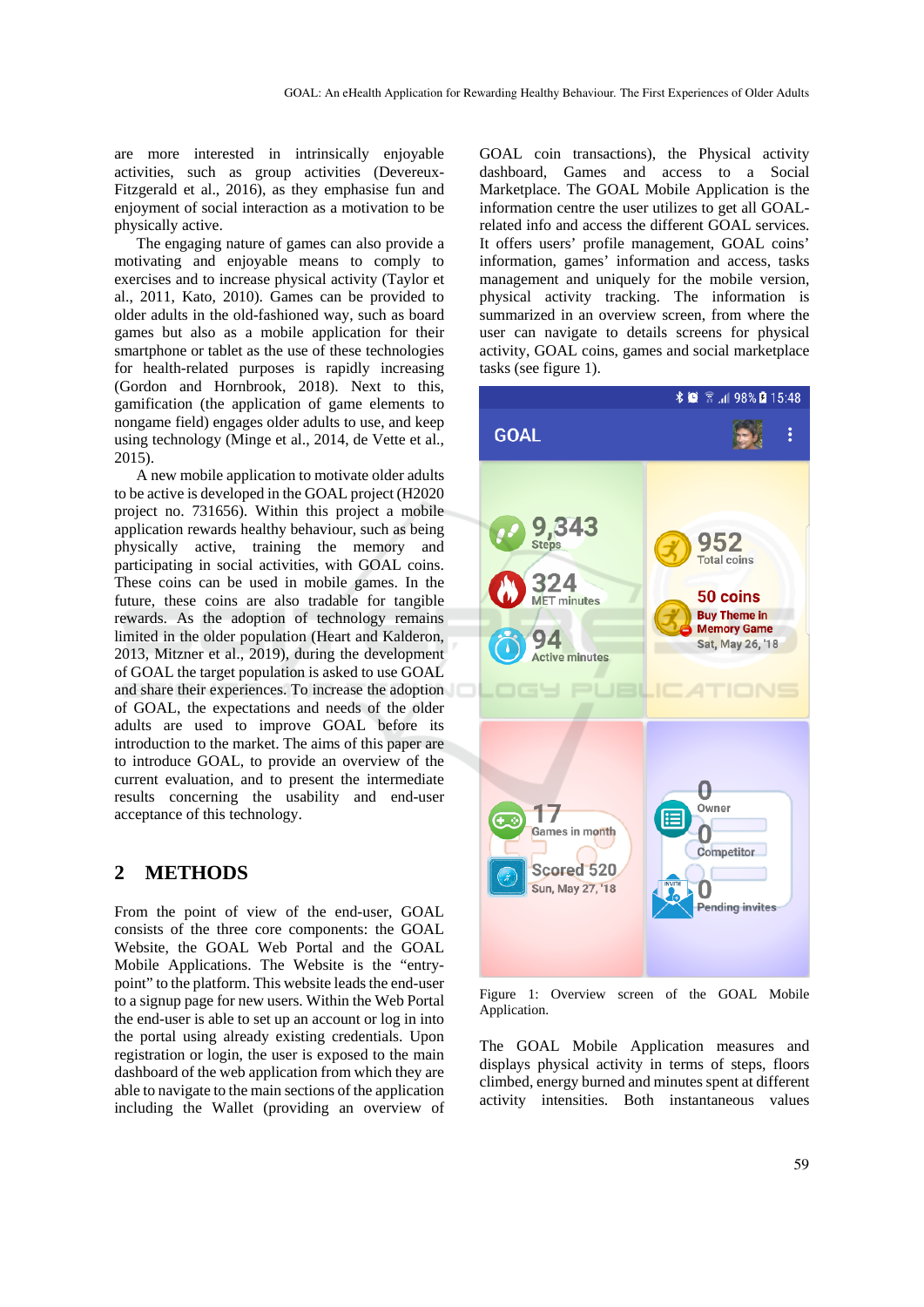(together with a clear view of the percentage of the goals reached in all activity categories) and plots of past data are offered, in an attempt to inform and motivate the user. The GOAL coin is the single currency quantifying performance in different aspects of the users' daily life. Coins are earned when goals are met, or tasks are fulfilled. Coins can be spent in an attempt to motivate others via tasks, or in games. The coins' overview screen shows the current number of coins, the number of coins earned or spent in different intervals and a list of every coin transaction in those different intervals, together with an explanation and a date. Games are important both for cognitive stimulus and for entertainment. The games overview screen shows all games and scores played thus far, as well as a list of the GOAL games, either already installed, or available on Google Play. The GOAL Mobile Application is also the home of the GOAL Motivational Agent. From every screen of the GOAL Mobile Application, the motivational agent can be reached with a simple tap of the "Agent" button. Whenever the user calls for the agent, he/she can have simple interactive dialogues with this agent. The social marketplace functionality is accessed via the tasks overview screen. The offered functionality is split into two categories: tasks the user creates, and the tasks the user undertakes. For task creation, the user is given an overview of the tasks he/she has created and a form to create more. For tasks undertaking, the user gets an overview of the tasks in which he or she participates, the remaining duration, and when applicable, the progress made.

The "Island Exploration Game" (Figure 2) is a gamification layer on top of the physical activity data measured from the user. The user needs to complete a path through a tropical island by performing physical activity. The user has a week to finish the path. The path is cut into seven pieces, all with a milestone at the end. The amount of steps needed to get to a milestone is equal to the user's personal daily step goal. When a milestone is reached, the user can play a mini-game. When a "hut" on the island is unlocked, the user can enter it to play a puzzle game to earn the hut's rewards. The mini-game is a '24 game'. The user drags numbers and operators into the correct boxes, to make the expression equal 24. Successfully completing these mini-games will grant the user with additional GOAL Coins.



Figure 2: Screen of the Island Exploration Game.

GOAL supports the integration from "3<sup>rd</sup> party" health applications. From the product perspective, commercial health apps such as Fitbit, Nokia Health or Samsung Health could integrate their applications with the GOAL platform and report user's health and wellbeing data to the platform. In this way, users can continue using their preferred fitness tracker, food logging app, weight manager or relaxation app while benefitting from the additional motivation to use those apps through the GOAL platform. During the evaluation period, five "3rd party" applications are available; the "Activity Coach" app for Android, developed by Roessingh Research and Development that interfaces Fitbit step data into GOAL and the following games:

 PairMe! is a cognitive game developed by Athens Information Technology, addressing memory functions. It is a card-based game, where a deck is arranged in a grid and the player attempts to turn two cards depicting the same image. The user can spend his GOAL coins to unlock new card themes or shortly glimpse at the remaining cards.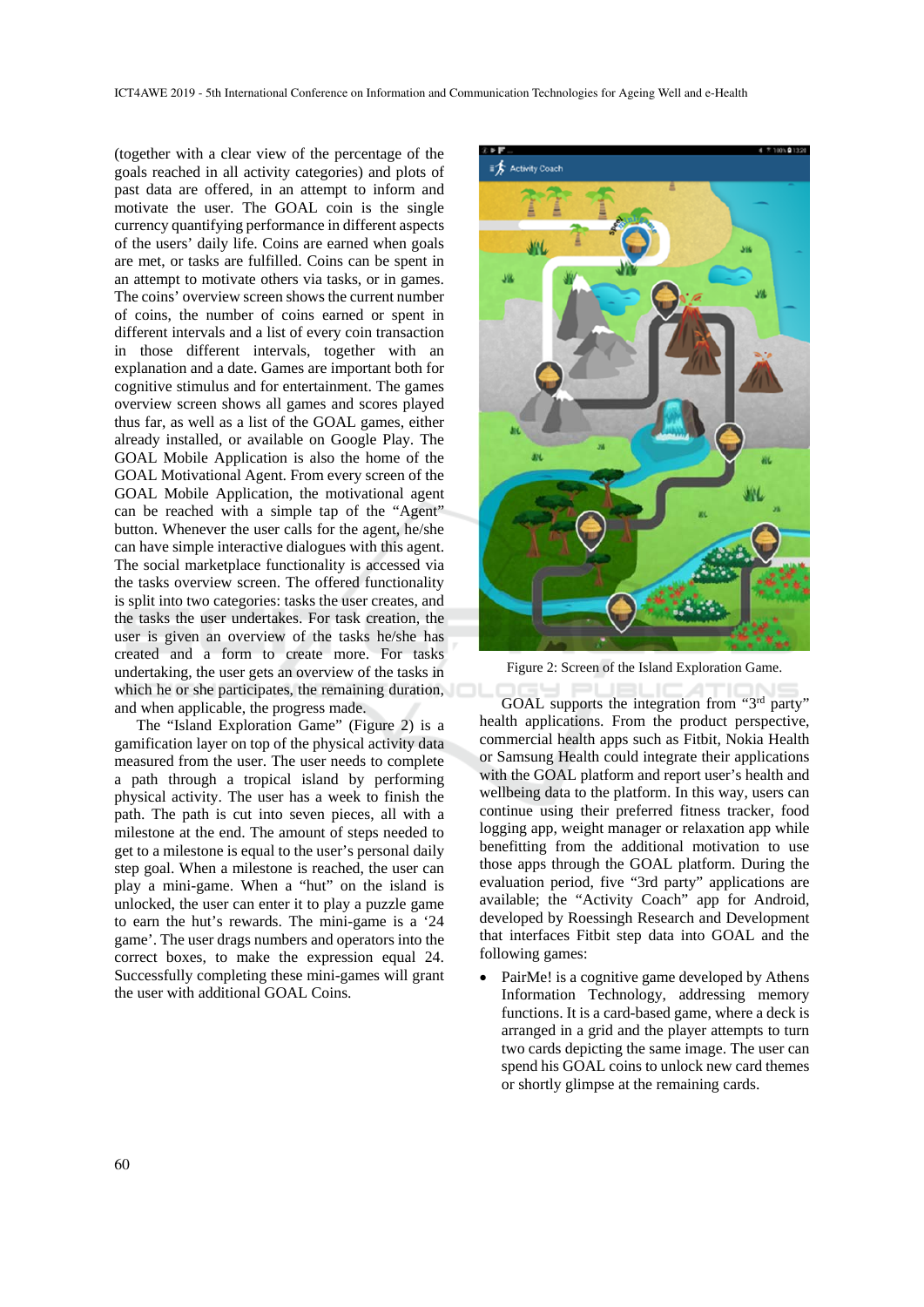- Let's quiz is trivia game developed by Nurogames to test user's cognitive abilities by giving them a set of questions from various knowledge areas with a multiple choice to find the correct answer within a given timeframe. The user can spend GOAL coins to reduce the number of possible multiple-choice answers, making it easier.
- World of Kingdoms is a role-playing game developed by Nurogames for Android and iOS devices. The game brings a beautifully designed world where players have to build their villages and kingdoms along with defence structures and armies, plan the respective strategies to protect themselves as well as gain gold to improve their village. Using the GOAL credentials will transfer the available GOAL Coins to the World of Kingdoms account.
- The "Forward To" game is designed as a healthpromoting application within the H2020 SmartLife project that puts emphasis on a story that takes place in a post-apocalyptic world and can be played indoors and outside with a focus on mini challenges that require physical activities that are tracked by a smart textile the player has to wear.

### **2.1 Participants**

For the iterative evaluation process, a phased introduction of the GOAL platform is desirable and the involvement of real end-users is also very important. Before real end-users are involved, GOAL is tested by end-users close to the research & development setting, mostly younger end-users as students. The target population for GOAL is older adults with the desire to stay active and to change their behaviour in a positive way. For phase 1 and 2, students and colleagues are asked to participate. For phase 3 and 4, older adults are asked to use GOAL. According to Dutch law, the nature of the research (usability and user-experience) in this study does not require formal ethical approval. However, all participants gave their informed consent prior to participation.

#### **2.2 Setting**

The total duration of this observational study is 28 weeks. To facilitate improvement of GOAL and its uptake by users, an iterative approach is followed (van Velsen et al., 2018). Therefore, during this study, the GOAL platform and technology will be updated and improved based on the outcomes of the evaluation. In total, four versions of the GOAL

platform are evaluated during four phases of the evaluation. Every phase contains test-weeks and weeks for analysis and technical modification. The duration for phase 1 and 2 is 6 weeks. During these phases, subjects are invited for a pre-test and post-test assessment. After a short introduction subject are asked during the pre-test assessment to performed four basic task: installation of the GOAL application (1), account creation and set-up (2), visiting the GOAL web portal (3) and installation of additional GOAL apps (4). During the post-test assessment the first experiences with the platform are discussed as well as the advantages and points for improvement. Between pre- and post-test is a period of 7 days. During phase 3, the set-up of the pre- and post-test assessments is the same, only the time between the two appointments is 2 weeks. During the first 3 phases GOAL is evaluated in a controlled setting; individuals are invited to participate, subjects receive assistance by installing GOAL and subjects are to use GOAL for a certain amount of time. After phase 3, the maturity of GOAL should be sufficient for largescale implementation. Therefore, during phase 4, subjects are invited to use GOAL by sending out a mass email to get people to sign up to GOAL for themselves. After installation and registration on the GOAL platform, these people are asked by email whether he/she is willing to participate in research and complete the online questionnaire after the testweeks.

#### **2.3 Measurements**

Considering the maturity of the technology and the aim of the technology, this first evaluation of GOAL focus on the endpoints: Usability and end-user acceptance (DeChant et al., 1996, Jansen-Kosterink et al., 2016). Pre- and post-test participants are asked to complete questionnaires concerning usability and end-user acceptance. Moreover, subjects are asked about problems encountered during use, and observations during task execution are written down.

**PUBLICATIONS** 

#### **2.3.1 Usability**

The usability of GOAL is assessed with the System Usability Scale (Brooke, 1995). The SUS presents ten statements about the perceived usability of the application. Participants could indicate on a 0 to 4 scale to what extent the presented statements were true for them. To obtain the final SUS score, the sum of the participants' answers was multiplied by 2.5. The SUS score ranges from 0 to 100 (low and high usability, respectively). The English version of the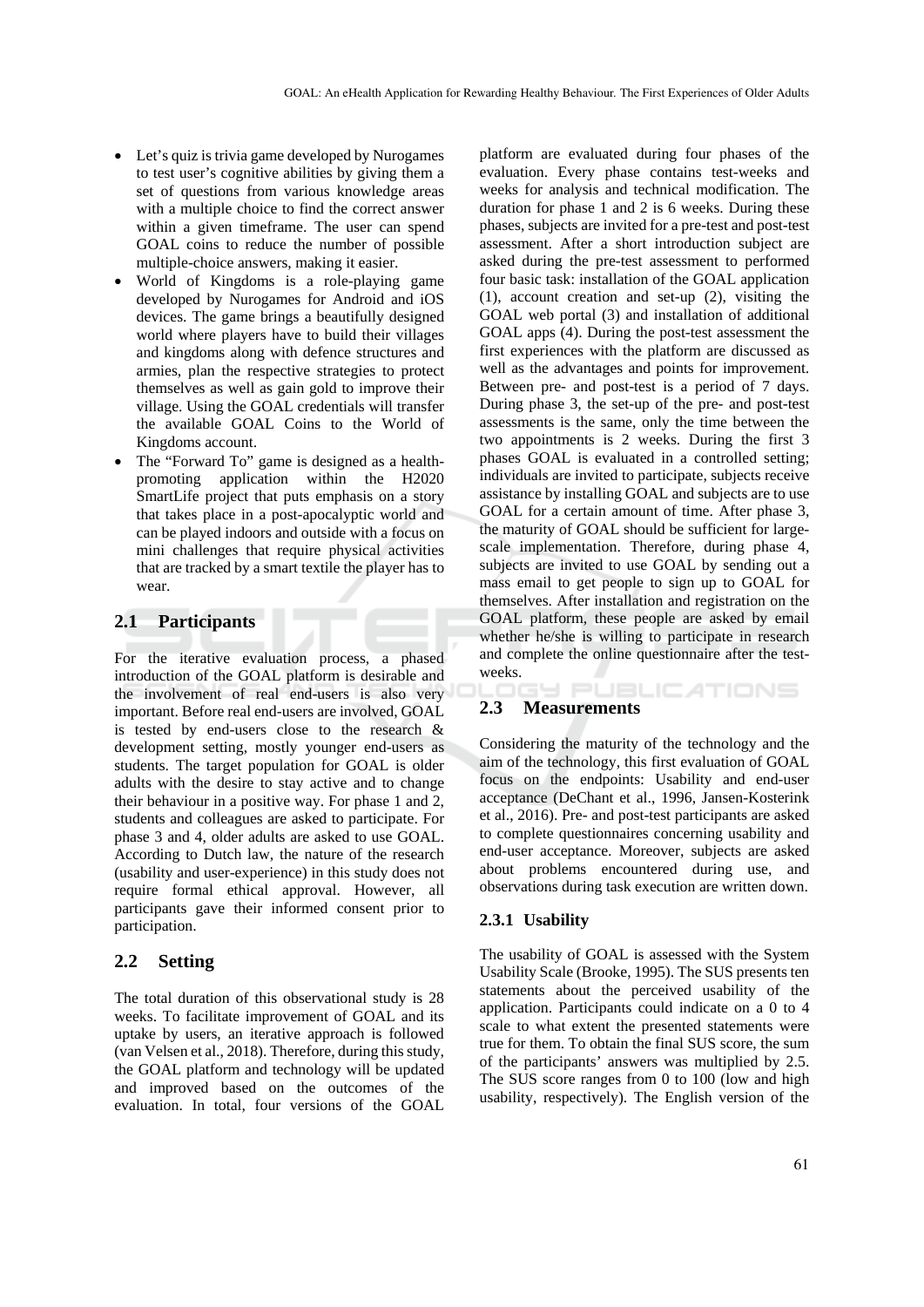SUS was translated into Dutch, as there was no validated Dutch version available.

#### **2.3.2 End-user Acceptance**

End-user acceptance of GOAL is assessed by means of a questionnaire with summated rating scales, based upon the Technology Acceptance Model (TAM) (Davis, 1989). TAM originates from the 1980s and has been used numerous times to assess and explain the acceptance of new technology. We expanded TAM with factors that have been found to shape the user experience of eHealth technology: Enjoyment (Crutzen et al., 2011), Aesthetics (Baumel and Muench, 2016), Control (Hawkins et al., 2010), and Trust in the technology (Van Velsen et al., 2016). We hypothesize that these factors affect the core factors of TAM that explain the intention to use (perceived usefulness and ease of use).

### **2.4 Data Analysis**

All outcome measures will be inspected for normal distribution of data using corresponding histogram plots including normal curves and normal probability plots prior to selection of appropriate statistical tests. Descriptive statistical methods will be applied for each of the outcome measures (demographic characteristics, usability, end-user and acceptance). Presentation of data will be done by calculation of mean ± standard deviation, or median with range.

## **3 RESULTS**

The evaluation of GOAL started in the first week of September 2018 and is still ongoing. Phase 1 through 3 have ended, while phase 4 has not started yet. Therefore, only the results of phase 1, 2 and 3 are presented.

#### **3.1 Phase 1**

During the first phase, the base version of GOAL was used. This version includes the GOAL mobile application that can be paired with the Activity Coach. In total five participants completed the first phase of the GOAL evaluation. Of the subject, four were female and one was male. Their age was between 23 and 26 years old; all were students and worked on a bachelor or master assignment or working as junior researcher at Roessingh Research and Development. Five subjects completed the pretest and four subjects completed the post-test of phase

1. Pre-test the SUS score was between 28 and 75 points (n=5). The opinion of the participants was diverse, some were enthusiastic and some were very critical. The average score on the SUS was 55 (SD 20.2) indicating that the usability is "ok", but also has a low acceptability range. Post-test the SUS score changed, the participants rate the GOAL application between 43 and 68 and an average score of 56 (SD 10.5, n=4). The scores on the end-user acceptance were very diverse. Overall, their opinion on the enduser acceptance was ambiguous.

Pre-test the subjects had problems with the executing the four basic tasks. Subjects had problems with finding the GOAL application in the Google Play store. After registration, the application did not provide any feedback on whether the registration was successful. Subjects also indicated that they were unaware of the term "stride length". Overall, subjects thought the setting to update their profile were intuitive, although it was unclear how profile details were saved. When going to the web portal, participants noticed that it was not optimized for use on the mobile phone, although they indicated they would like to use the website on their phone. They would find it convenient to have a link to the website in the app, but it all cases be referred to the app when they are linked to the 'GOAL Platform' from an external application.

Post-test the subjects liked the potential to get a reward for being active. The interface of the app was easy and intuitive, despite many options being available. However, the subjects indicated that none of the options were functional. The step counter did not work, it was unclear if they needed an external activity monitor to count steps, the participants could not collect any coins or set goals/tasks, and the games were not available yet.

### **3.2 Phase 2**

During the second phase, the base version of GOAL was enhanced in terms of visualisation of information, user profile collection and a help system. Two new games could be downloaded from the Google Play store: 'Let's Quiz!' and 'Pair Me!'. In total nine participants completed the second phase of the GOAL evaluation. Four of them also participated in the first phase. Of the participants, six were female and three were male. Their age was between 23 and 27 years old and all were students working on a bachelor or master assignment, or working as junior researcher at Roessingh Research and Development. Five participants completed both the pre- and posttest. Four participants, who participated in phase 1 as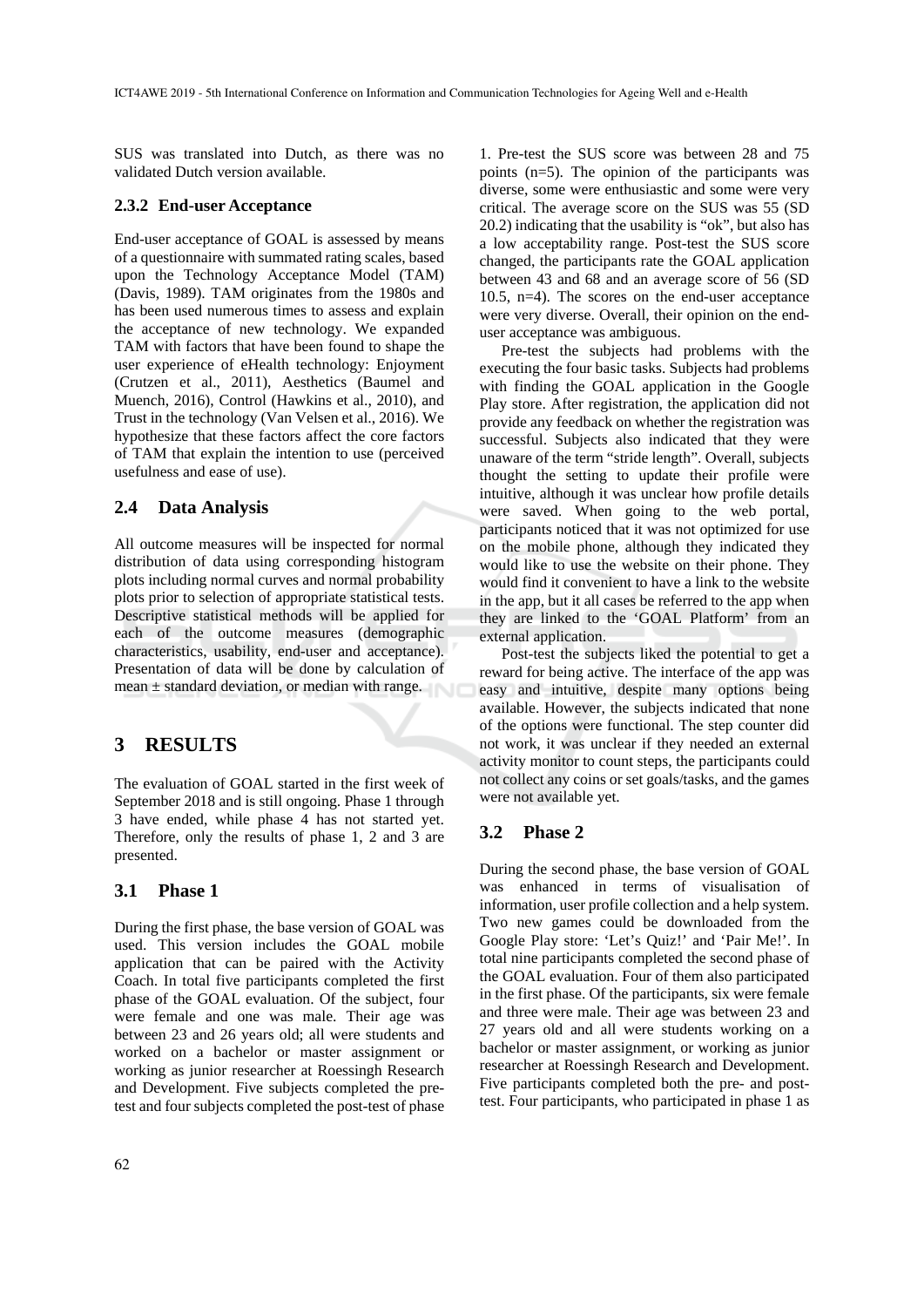well, only completed the post-test. Pre-test the SUS score was between 40 and 85 points (n=5). The opinion of the subjects was diverse, some were enthusiastic and some were very critical. The average score on the SUS was 61.5 (SD 21.8) indicating that the usability is "ok", but also has a low acceptability range. Post-test the SUS score changes, the subjects rate GOAL between 32 and 80, with an average score of 58.2 (SD 12.8, n=9). The scores on the end-user acceptance were very diverse. Overall, their opinion on the user experience determinants was ambiguous.

At pre-test, the subjects (n=5) had problems with executing the four basic tasks. Participants still had problems with finding the GOAL application in the Google Play store. Setting-up the account was very intuitive, and participants found the explaining texts about stride length and other entries useful. However, participants still indicated that it was unclear whether and how they could save the entered profile details (n=4). The participants viewed the website on a laptop and found the design nice and clean, with clear headings (n=4 and n=3 respectively). Participants liked that they could find the games in the GOAL app (n=5), although they would like to receive a confirmation that they successfully connected the game to the GOAL app (n=3). It was suggested to integrate the games into one app package with the GOAL app, so no separate downloads would be necessary.

Nine subjects participated in the post-test of phase 2. During this post-test session various advantages, improvements and problems were discussed. The app was already improved compared to the first phase. Two games were now available to play and people enjoyed the way their activity level was represented; the graphs were informative and it was nice to have different representations of activity level. However, participants did not collect any coins nor understood how they could collect coins (n=7). Moreover, despite being able to set tasks, it was hard to understand what could be done with them  $(n=6)$ . Some participants mentioned that the step counter did not work at all, others thought it only worked when opening the app, and a few stated that the step counter was not accurate. 'Let's Quiz!' appeared to have some bugs; questions were repeated, too hard, or contained mistakes (n=4). Four participants, who had already participated in phase 1, mentioned that they forgot their password and would like a 'password reset' button.

### **3.3 Phase 3**

During the third phase, the base version of GOAL with several updates was used. The app now supports the external activity tracker 'Activity Coach', and coins are awarded for reaching activity goals. Users can setup tasks or participate to them. Past activities are now summarized. Moreover, some technical problems with the step counter and 'Let's Quiz!' were solved. By email, 104 older adults were asked to participate in this study. Fifteen were willing to participate. However, five subjects were not able to participate as two of them did not have a smartphone and three of them did not have a smartphone with an android operating system. Furthermore, two subjects were not able to participate due to motivation issues or health compliances. In total seven subjects participated in the pre-test of the third phase of the GOAL evaluation. One subject did not participate in the pre-test, but has downloaded the app at home and was included in the post-test. Of the subjects, two were female and six were male. Their age was between 69 and 76 years old. Pre-test the GOAL SUS score was between 55 and 80 points (n=7). The average score on the SUS was 70 (SD 8.5), indicating that the usability is "ok", with a high acceptability range. Post-test, the SUS score decreased, the eight participants rated the GOAL application between 40 and 87.5, with an average score of 65.6 (SD 15.7, n=8). This is slightly lower than pre-test although still with a high marginal acceptability range. The scores on the end-user acceptance were very diverse. Notable was the high score of five participants on "intention to use". Overall, their opinion on the user experience determinants was ambiguous.

At pre-test, the subjects (n=7) had problems with executing the four basic tasks. Three subjects indicated they had never used the play store before; one had problems with downloading the app. All managed to download and install the GOAL application (n=7). Registering required additional instructions, typing the password twice was problematic to some, because they could not see the letters (n=3). All subjects needed instructions to setup profile, and some with entering the details such as name and date of birth (n=4). Some technical problems were also encountered (n=5). When going to the GOAL website on a laptop, four subjects had no problem finding the log-in page, but many indicated that the log-in page and dashboard were hard to read due to the low contrast of letters (n=5). The dashboard was perceived logical and simple (n=4), although questions were asked about the 'applications' and 'social marketplace' blocks (n=4).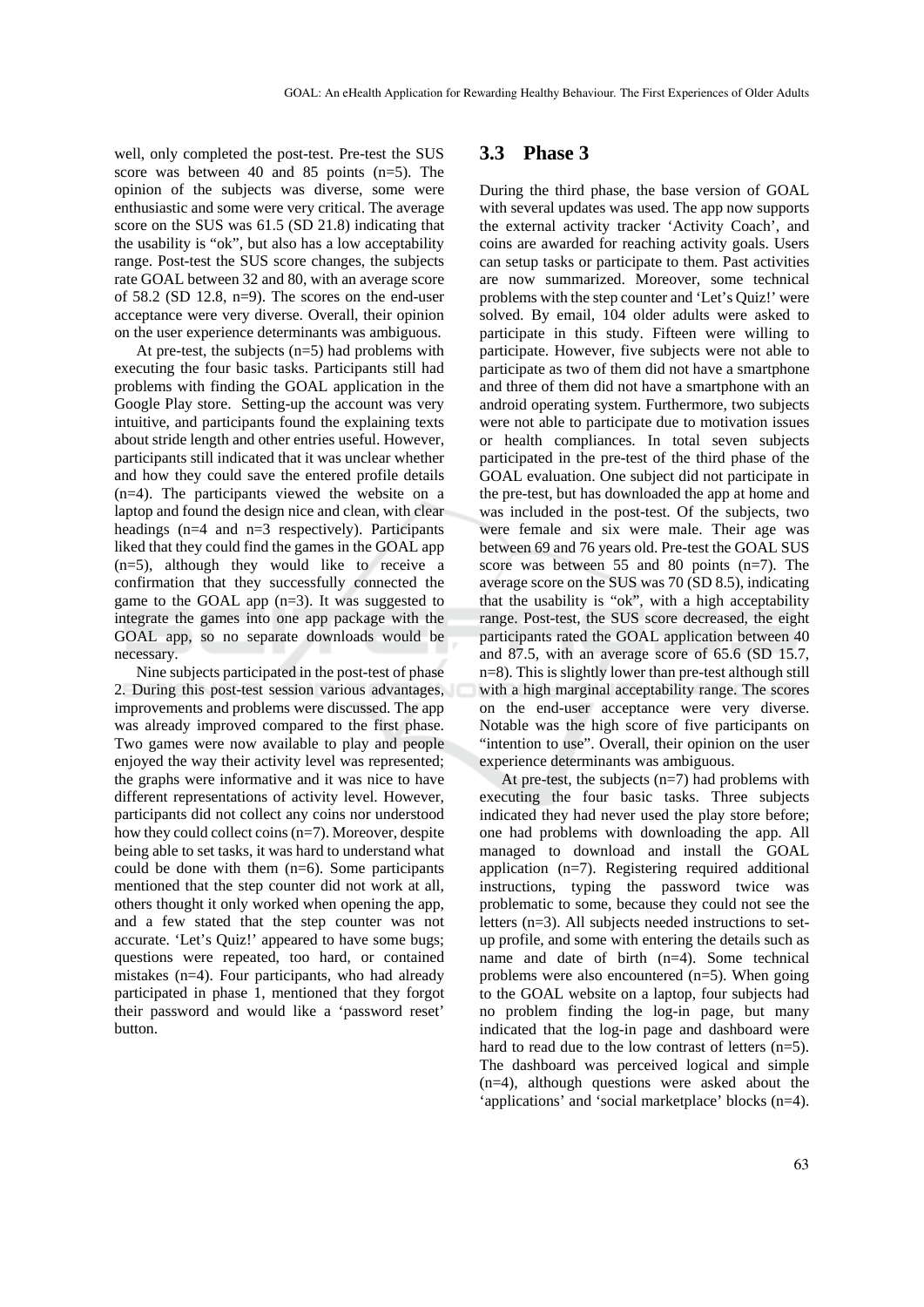Some explanation about altitude, MET-minutes, and the other physical activity graphs was needed. All completed the last task (installing the "PairMe!" game) although instructions about finding it in Google Play Store were needed. Some did not like the keyboard falling over the log-in screen when connecting to "PairMe!" (n=4), although almost everyone managed to connect the app to the GOAL platform (n=6).

Eight subjects participated in the post-test of phase 3. Post-test, five subjects indicated that the step counter did not work and did not count steps at all. Two participants indicated that they do not carry their phone all the time and one would prefer to have a wrist-worn step counter. Some participants did not understand MET minutes (n=3) or the red line in the activity graph (n=1), and two preferred more explanations about the menu and functions of the app (n=2). Three subjects indicated they would like to record cycling as well, and a Dutch app version is preferred (n=3). Half of the subjects enjoyed the games (n=4), and three subjects indicated they would like to use the app if it would actually count steps accurately. The dashboard was perceived as simple and basic, with a nice overview of everything (n=3). The subjects did not specifically like collecting coins; many did not collect coins at all, as their step counter did not work. None of them used coins in the games. Two subjects forgot their password and could not use the memory game. HNC

#### **3.3.1 Focus Groups**

During phase 3 of the GOAL evaluation, we got the opportunity by means of two focus groups to assess the GOAL technology among a group of older adults of a local elderly association. These focus groups were planned on December 18, 2018. After an introduction of the GOAL technology, the older adults were asked to share with us their perceived advantages and disadvantages and their ideas concerning the concept of earning GOAL coins. In total 21 older adults participated during the two focus groups. The majority of the participants were male (62%). The average age of participants was 72 years old  $(SD \pm 3.7$  years; range  $64 - 79$  year old). As perceived advantage, the majority of the participants (52%) mentioned the aim of the technology to encourage a healthy lifestyle. Next to this, 33% of the participants claimed that the fact that the GOAL technology is free to use (no financial reimbursement) is an advantage. Also 24% mentioned that they liked the idea of learning something new and experiencing the GOAL technology as fun or a nice challenge. As

a disadvantage, participants mentioned the fact that the GOAL mobile application is only available for Android smartphones (43%) and that the GOAL mobile application is mainly in English (24%). Another disadvantage that was mentioned was the reluctance to playing mobile games (24%) by the target population. Most participants (62%) claimed that maintaining health was the biggest reward when using the GOAL technology. Another reward mentioned was "making progression visual", this was mentioned by 33% of the participants. Next to this, 19% of the participants experienced being active in nature as a reward. Considering earning GOAL coins, the most of the participants (38%) claimed that they want to earn GOAL coins by being physically active. Finally, the participants were asked how they would like to spend the earned GOAL coins in the real world. Nine participants would like to receive a gift card for (digital) books / newspapers (n=3) or for things related to their hobby  $(n=5)$  or to buy new technology (n=1). Four participants would like to help others or charity, one participant would like to spend coins on activity with their grandchildren and one participant would like to receive a discount on their health insurance. Overall, 38% of the participant had no interest in spending earned GOAL coins in the real world.

## **4 CONCLUSIONS**

The evaluation of the GOAL system is still running. The results of phase 1, 2 and 3 of the evaluation lead to several improvements of GOAL, facilitating the adoption of this technology by older adults. Over the phases, the level of usability increased and subjects become more and more enthusiastic about GOAL. However, the following recommendations based on the usability and user-acceptation of GOAL can be made:

- There should be a password reset button, in case one forgets the password;
- The app should have an help-function explaining for instance how coins can be collected and the concept of MET.
- The profile section can be more simplistic with a clear button to save entered details;
- The website should have a higher contrast so it will be more accessible for people with impaired vision;
- The activity tracker should also recognize other activities than walking, such as cycling;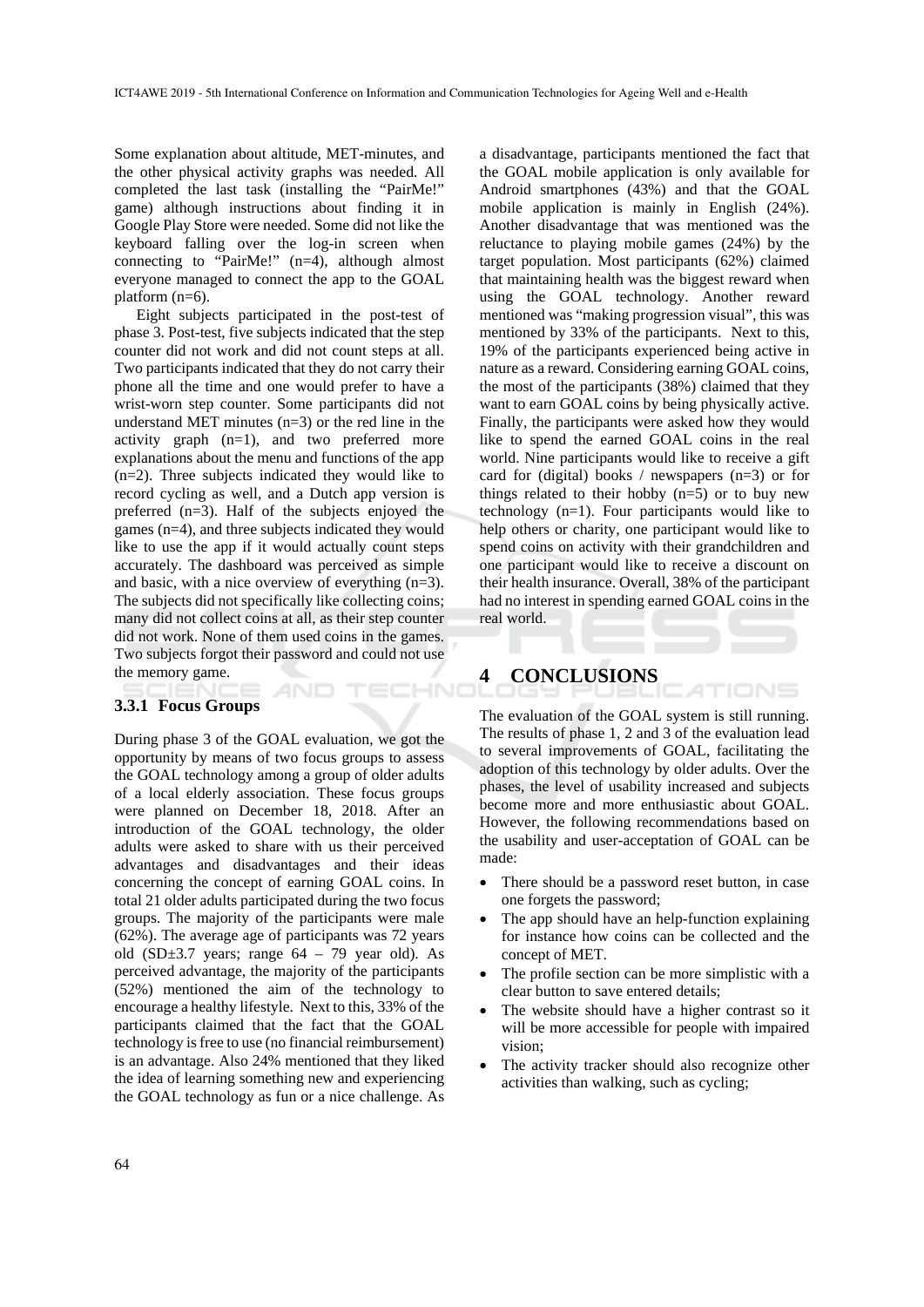The app should be available in the local languages.

During the third evaluation phase, older adults needed instructions to download and install the app, to set-up the profile, to go to the website, and to connect to a game. The external help that is requested by the older adults will be provided by a motivational agent (Bickmore et al., 2009, Vardoulakis et al., 2012). This motivational agent is planned for the next version of GOAL. This feature of the Mobile application can increase the level of intuition and provide the needed instructions to the older adults, so external help is not necessary anymore. Moreover, the functionality of the social marketplace task-setting and activity tracking, and technical problems will be addressed in the phase 4 updates.

The adoption of technology is not a purely technical topic, since multiple aspects need to be taken into account. Following a paper of Lee & Coughlin, 2015 (Lee and Coughlin, 2014) there are ten factors of older adults' technology adoption; value, usability, affordability, accessibility, technical support, social support, emotion independence, experience and confidence. These ten factors address four aspects: individual aspects, technology aspects, social aspects and delivery aspects. During this evaluation, we focus mainly on technology factors (design and functional features that affect how older adults interact with technology) in phase 1 and 2 and individual factors (characteristics of older adults as individual users that affect their interactions with technology) in phase 3. During phase 4, subjects will be invited to use GOAL by sending out a mass email and advertisements in local newspapers to get older adults to sign up to GOAL for themselves. After three phases in a lab-setting GOAL will be evaluated in the real environment during this final phase. To get a broad overview of the adoption of GOAL by the target population it will be good to also focus on the social (expectations and needs that arise form the social and cultural contexts that older adults are in) and delivery (ways in which technology is communicated and distributed to older adults for purchase and use) factors.

A weakness of this study is the selection bias of the subjects, as using GOAL was voluntary. The majority of the older adults who were willing to participate, were technology minded and had basic skills to use a (smart) phone, tablet or laptop. Although it is in general desirable to develop technology and assistive tools for the target population of less-technologically skilled older adults and those less motivated in achieving a healthy lifestyle, this is not necessarily the main target for the

GOAL platform. However, to enhance the adoption of technology and assistive tools it is important to take into account the individual, technology, social and delivery aspects and invite the target group as codesigners.

### **ACKNOWLEDGEMENTS**

Special thanks go to the subjects who participated in this study, to Mattienne van der Kamp for his assistance in carrying out this study and to the technology developers of RRD, AIT, AU and NG. The GOAL project (H2020 project no. 731656). is an EC-funded project under the call ICT-24-2016: *Gaming and gamification*.

## **REFERENCES**

- World report on Aging and Health. Luxemburg: World Health Organization; 2015
- Bauman, A., Merom, D., Bull, F. C., Buchner, D. M. & Singh, M. A. F. 2016. Updating the evidence for physical activity: summative reviews of the epidemiological evidence, prevalence, and interventions to promote "Active Aging". *The Gerontologist,* 56**,** S268-S280.
- Baumel, A. & Muench, F. 2016. Heuristic Evaluation of Ehealth Interventions: Establishing Standards That Relate to the Therapeutic Process Perspective. *JMIR Mental Health,* 3**,** e5.
- Bickmore, T. W., Pfeifer, L. M. & Jack, B. W. 2009. Taking the time to care: empowering low health literacy hospital patients with virtual nurse agents. *Proceedings of the SIGCHI Conference on Human Factors in Computing Systems.* Boston, MA, USA: ACM.
- Booth F. W., Gordon, S. E., Carlson, C. J. & Hamilton, M. T. 2000. Waging war on modern chronic diseases: primary prevention through exercise biology. *J Appl Physiol (1985),* 88**,** 774-87.
- Brooke, J. 1995. SUS a quick and dirty usability scale. *In:* Jordan, P. W., Thoma, B. & Weerdmeester, B. A. (eds.) *Usability Evaluation in Industry.* Lodon: Taylor & Francis.
- Buckinx, F., Rolland, Y., Reginster, J.-Y., Ricour, C., Petermans, J. & Bruyère, O. 2015. Burden of frailty in the elderly population: perspectives for a public health challenge. *Archives of public health = Archives belges de sante publique,* 73**,** 19-19.
- Crutzen, R., Cyr, D. & De Vries, N. K. 2011. Bringing Loyalty to E-health: Theory Validation Using Three Internet-Delivered Interventions. *Journal of Medical Internet Research,* 13**,** e73.
- Davis, F. D. 1989. Perceived usefulness, perceived ease of use, and user acceptance of information technology. *MIS Q.,* 13**,** 319-340.